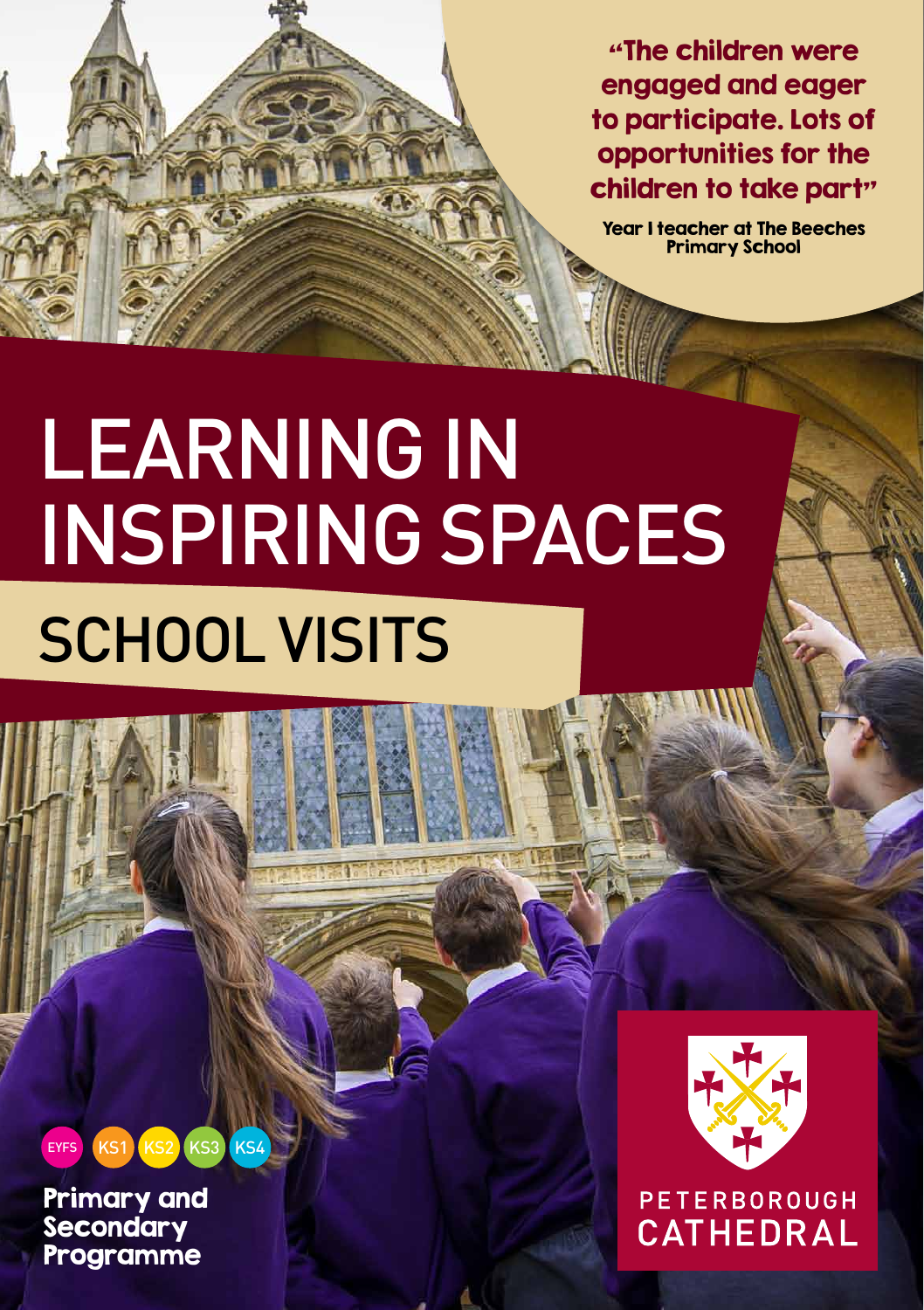"Excellent…Thank you for a fantastic day… Everything was well organised and we thoroughly enjoyed it"

> KS2 class teacher at Earith Primary School

Welcome! Peterborough Cathedral is an ancient, sacred space and a perfect resource to enhance the school curriculum

## WHAT WE DO

- **No welcome learners of all ages, cultures, faiths** and backgrounds to experience the rich resources Peterborough Cathedral has to offer.
- $\blacksquare$  We develop creative, cross-curricular activities to support schools and families.
- $\blacksquare$  Using a multi-sensory approach we encourage learners to explore and grow in understanding of this ancient, living, sacred space.
- $\blacksquare$  We want learners to feel amazed, curious and eager to discover more.
- $\blacksquare$  We want them to feel able and willing to return.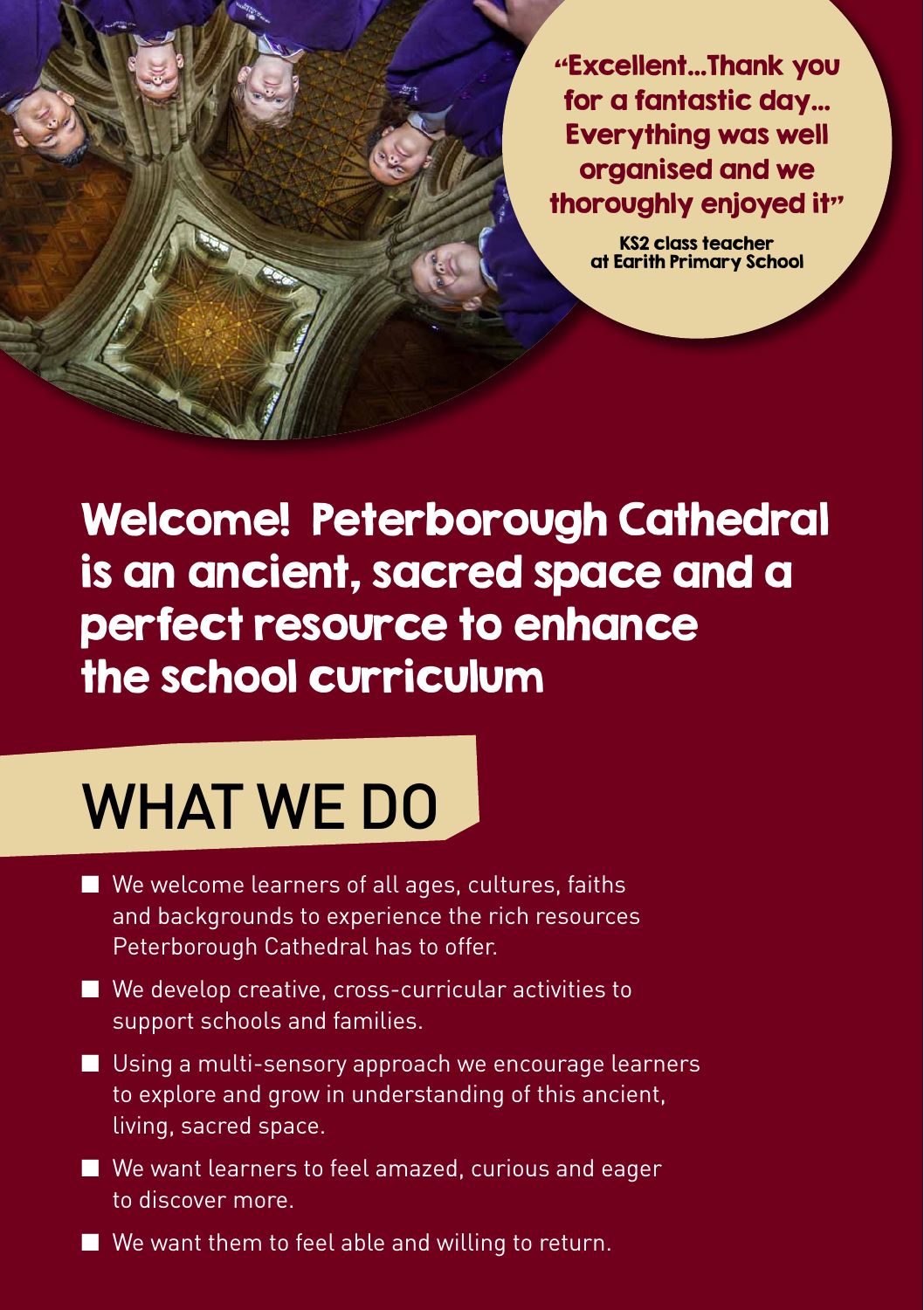## BOOKING INFO

- $\blacksquare$  The Cathedral is a busy place so please book your visit with as much notice as possible.
- $\blacksquare$  To book please email or call using the contact information below.
- $\blacksquare$  Schools can book either a whole or half day. Whole day visits usually combine a Cathedral (maroon) and Education Centre (beige) activity.
- $\blacksquare$  We are happy to tailor our activities to meet the needs of your students or create bespoke activities for your school.
- $\blacksquare$  Cathedral sessions are available, Monday, Tuesday, Thursday and Friday.
- Workshop sessions are available Monday-Friday.
- Pricing: please see our website for our full price list.

We warmly welcome students with special needs and will adapt our activities to meet the needs of all users.

To book please call on 01733 355307 email: hla@peterborough-cathedral.org.uk Visit www.peterborough-cathedral.org.uk

#### "The building is a spectacular teaching resource"

KS2 teacher, Werrington Primary School